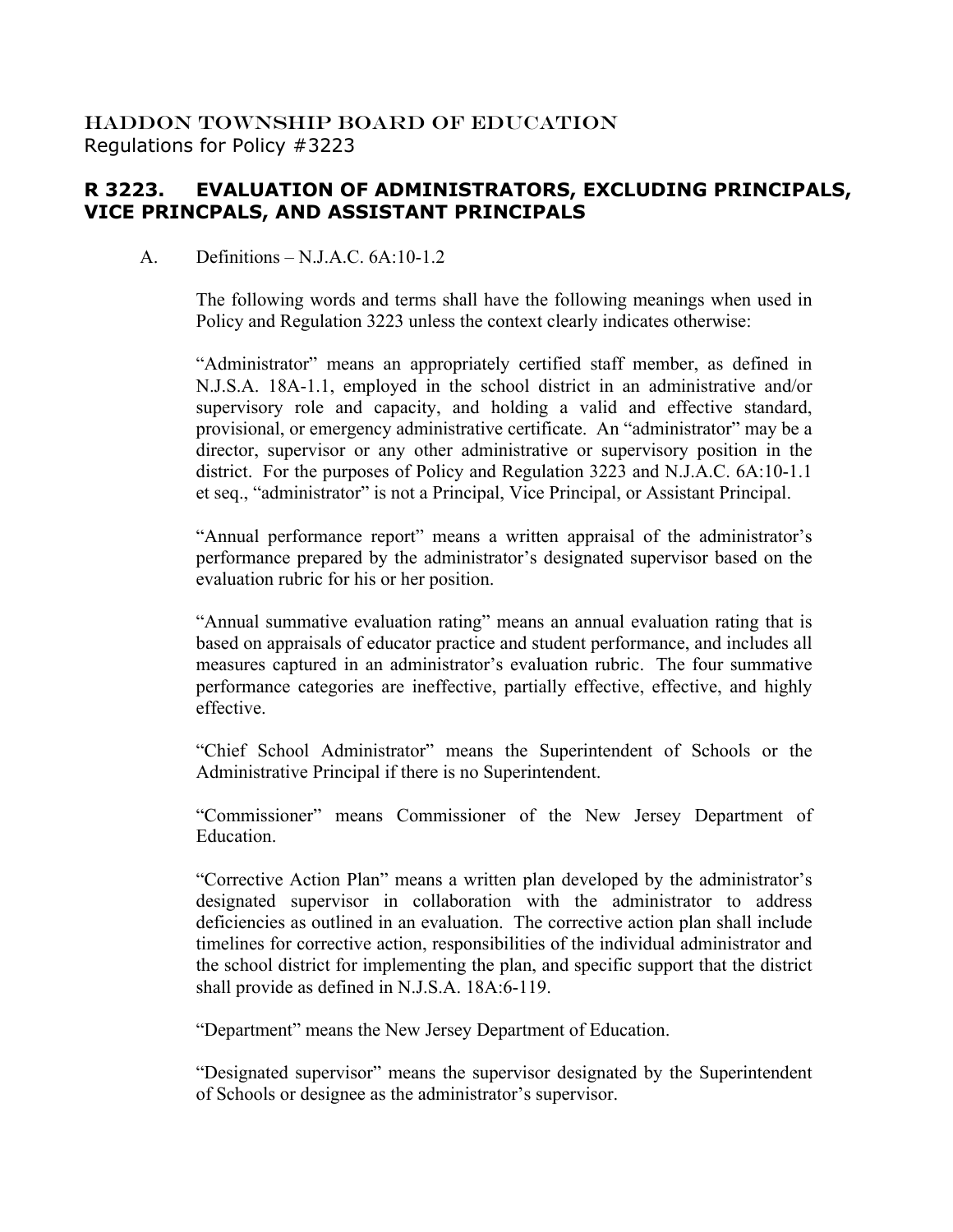"District Evaluation Advisory Committee" means a group created to oversee and guide the planning and implementation of the Board of Education's evaluation policies and procedures as set forth in N.J.A.C. 6A:10-2.3.

"Educator practice instrument" means an assessment tool that provides: scales or dimensions that capture competencies of professional performance; and differentiation of a range of professional performance as described by the scales, which must be shown in practice and/or research studies. The scores from educator practice instruments for administrators other than Principals, Vice Principals, and Assistant Principals may be applied to the administrator's summative evaluation rating in a manner determined by the school district.

"Evaluation" means an appraisal of an individual's professional performance in relation to his or her job description andprofessional standards and based on, when applicable, the individual's evaluation rubric.

"Evaluation rubric" means a set of criteria, measures, and processes used to evaluate all administrators in a specific school district or local education agency. Evaluation rubrics consist of measures of professional practice, based on educator practice instruments and student outcomes. Each Board of Education will have an evaluation rubric specifically for teachers, another specifically for Principals, Vice Principals, and Assistant Principals, and evaluation rubrics for other categories of staff members.

"Indicators of student progress and growth" means the results of assessment(s) of students as defined in N.J.A.C. 6A:8, Standards and Assessment.

"Individual professional development plan" is as defined in N.J.S.A. 18A:6-119.

"Job description" means a written specification of the function of a position, duties and responsibilities, the extent and limits of authority, and work relationships within and outside the school and school district.

"Observation" means a method of collecting data on the performance of an administrator's assigned duties and responsibilities. An observation for the purpose of evaluation will be included in the determination of the annual summative evaluation rating and shall be conducted by an individual employed in the school district in a supervisory role and capacity and possessing a school administrator, principal, or supervisor endorsement as defined in N.J.A.C. 6A:9- 2.1 and as designated by the Superintendent.

"Post-observation conference" means a meeting, either in-person or remotely, between the supervisor who conducted the observation and the administrator for the purpose of evaluation to discuss the data collected in the observation.

"Scoring guide" means a set of rules or criteria used to evaluate a performance, product, or project. The purpose of a scoring guide is to provide a transparent and reliable evaluation process. Educator practice instruments include a scoring guide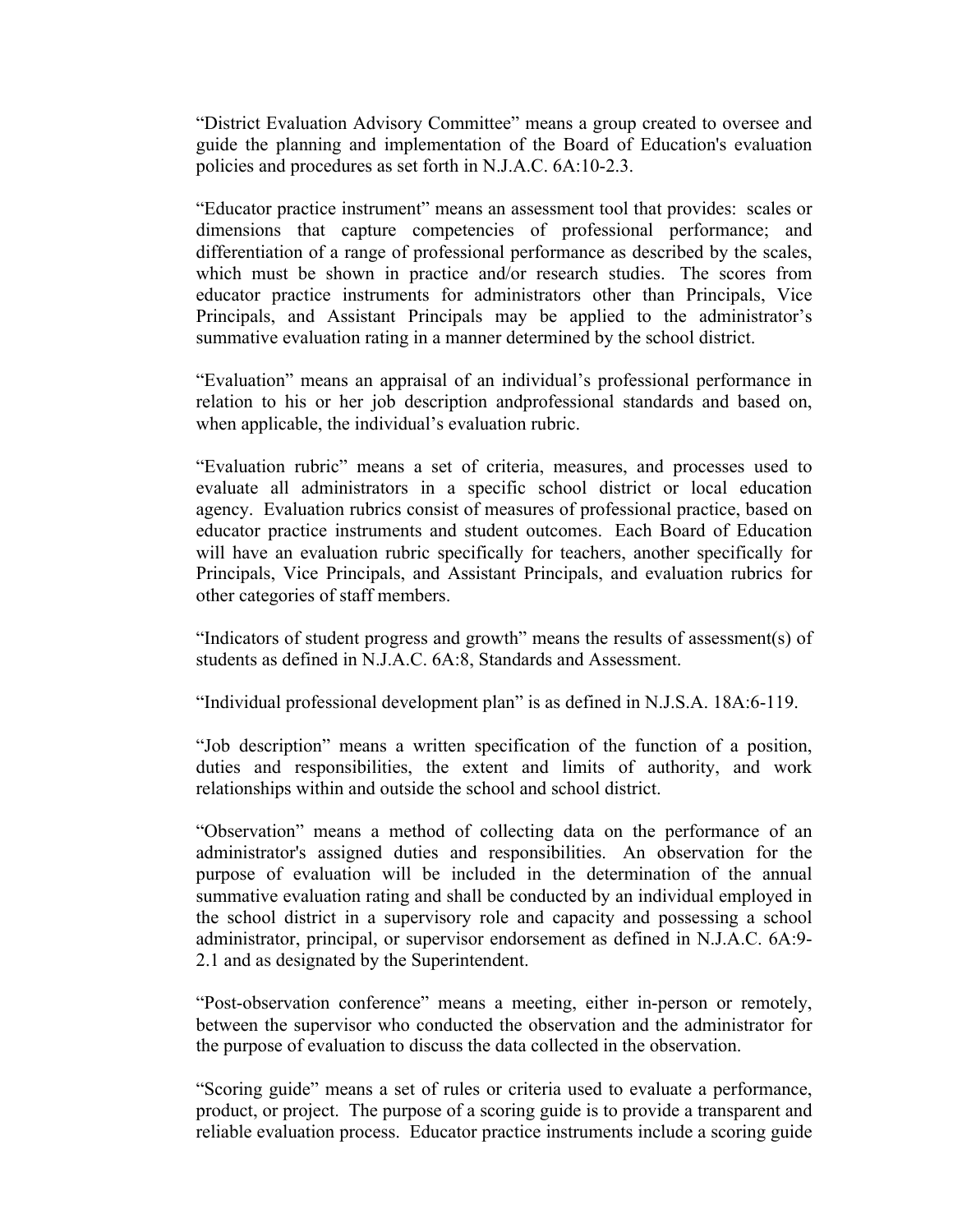that an evaluator uses to structure his or her assessments and ratings of professional practice.

"Semester" means half of the school year.

"Signed" means the name of one physically written by oneself or an electronic code, sound, symbol, or process attached to or logically associated with a record and executed or adopted by a person with the intent to sign the record.

"Student growth objective" means an academic goal that teachers and designated supervisors set for groups of students.

"Superintendent" means Superintendent of Schools or Chief School Administrator.

"Supervisor" means an appropriately certified staff member, as defined in N.J.S.A. 18A:1-1, or Superintendent employed in the school district in a supervisory role and capacity, and possessing a school administrator, Principal, or supervisor endorsement, as defined in N.J.A.C. 6A:9B-12.

B. Applicability of Rules on Collective Bargaining Agreements – N.J.A.C. 6A:10- 1.3

No collective bargaining agreement entered into after July 1, 2013, shall conflict with the educator evaluation system established pursuant to N.J.A.C. 6A:10-1.1 et seq. or any other specific statute or regulation, nor shall topics subject to bargaining involve matters of educational policy or managerial prerogatives.

C. Educator Evaluation Data, Information, and Annual PerformanceReports – N.J.A.C. 6A:10-1.4

All information contained in annualperformance reports and all information collected, compiled, and/or maintained by employees of the Board of Education for the purposes of conducting the educator evaluation process pursuant to N.J.A.C. 6A:10-1.1 et seq., including, but not limited to, digital records, shall be confidential. Such information shall not be subject to public inspection or copying pursuant to the Open Public Records Act, N.J.S.A. 47:1A-1 et seq. Nothing contained in N.J.A.C. 6A:10-1.1 et seq. shall be construed to prohibit the Department or a school district from, at its discretion, collecting evaluation data pursuant to N.J.S.A. 18A:6-123.e**.** or distributing aggregate statistics regarding evaluation data.

- D. Evaluation of Administrators N.J.A.C. 6A:10-2.1
	- 1. The Board of Education shall annually adopt evaluation rubrics for all administrators. The evaluation rubrics shall have four defined annual ratings: ineffective, partially effective, effective, and highly effective.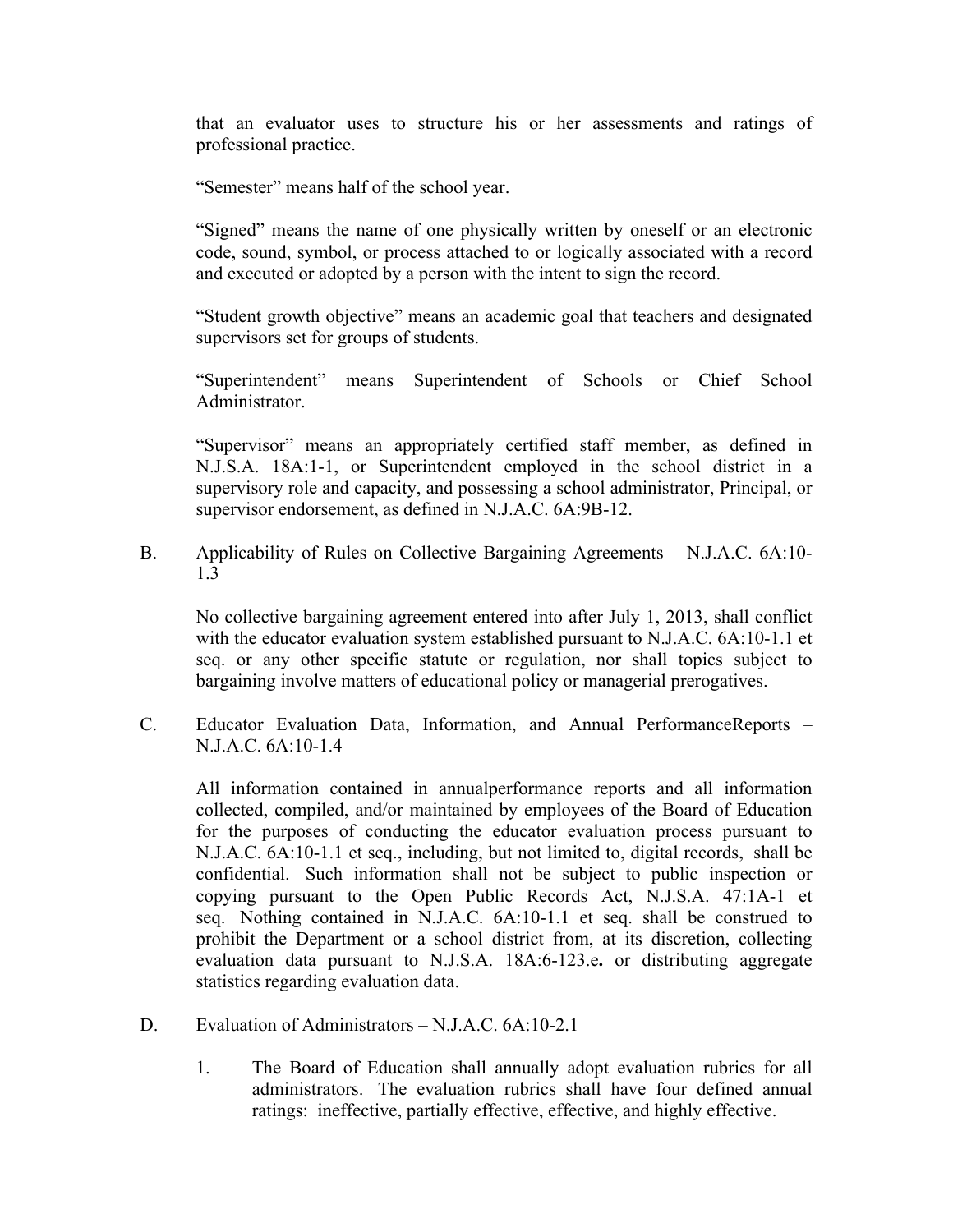- 2. Evaluation rubrics shall be submitted to the Commissioner by August 1 for approval by August 15 of each year.
- E. Duties of the Board of Education N.J.A.C. 6A:10-2.2
	- 1. The Board of Education shall meet the following requirements for the annual evaluation of administrators, unless otherwise specified:
		- a. Establish a District Evaluation Advisory Committee to oversee and guide the planning and implementation of the Board of Education's evaluation policies and procedures as set forth in N.J.A.C. 6A:10-2 et seq.;
		- b. Annually adopt policies and procedures developed by the Superintendent pursuant to N.J.A.C. 6A:10-2.4, including the evaluation rubrics approved by the Commissioner pursuant to N.J.A.C. 6A:10-2.1(c):
			- (1) The Superintendent shall develop policies and procedures that, at a minimum, ensure student performance data on the Statewide assessment is, upon receipt, promptly distributed or otherwise made available to staff members who were primarily responsible for instructing the applicable students in the school year in which the assessment was taken, as well as to staff members who are or will be primarily responsible for instructing the applicable students in the subsequent school year.
		- c. Ensure the Superintendent annually notifies all administrators of the adopted evaluation policies and procedures no later than October 1. If an administrator is hired after October 1, the Board/Superintendent shall notify the administrator of the policies and procedures at the beginning of his or her employment. All administrators shall be notified of amendments to the policy and procedures within ten administrator working days of adoption;
		- d. Annually adopt by June 1, any Commissioner-approved educator practice instruments and, as part of the process described at N.J.A.C. 6A:10-2.1(c), notify the Department which instruments will be used as part of the school district's evaluation rubrics;
		- e. Ensure the Principal of each school within the school district has established a School Improvement Panel pursuant to N.J.A.C. 6A:10-3.1. The panel shall be established annually by August 31 and shall carry out the duties and functions described in N.J.A.C. 6A:10-3.2;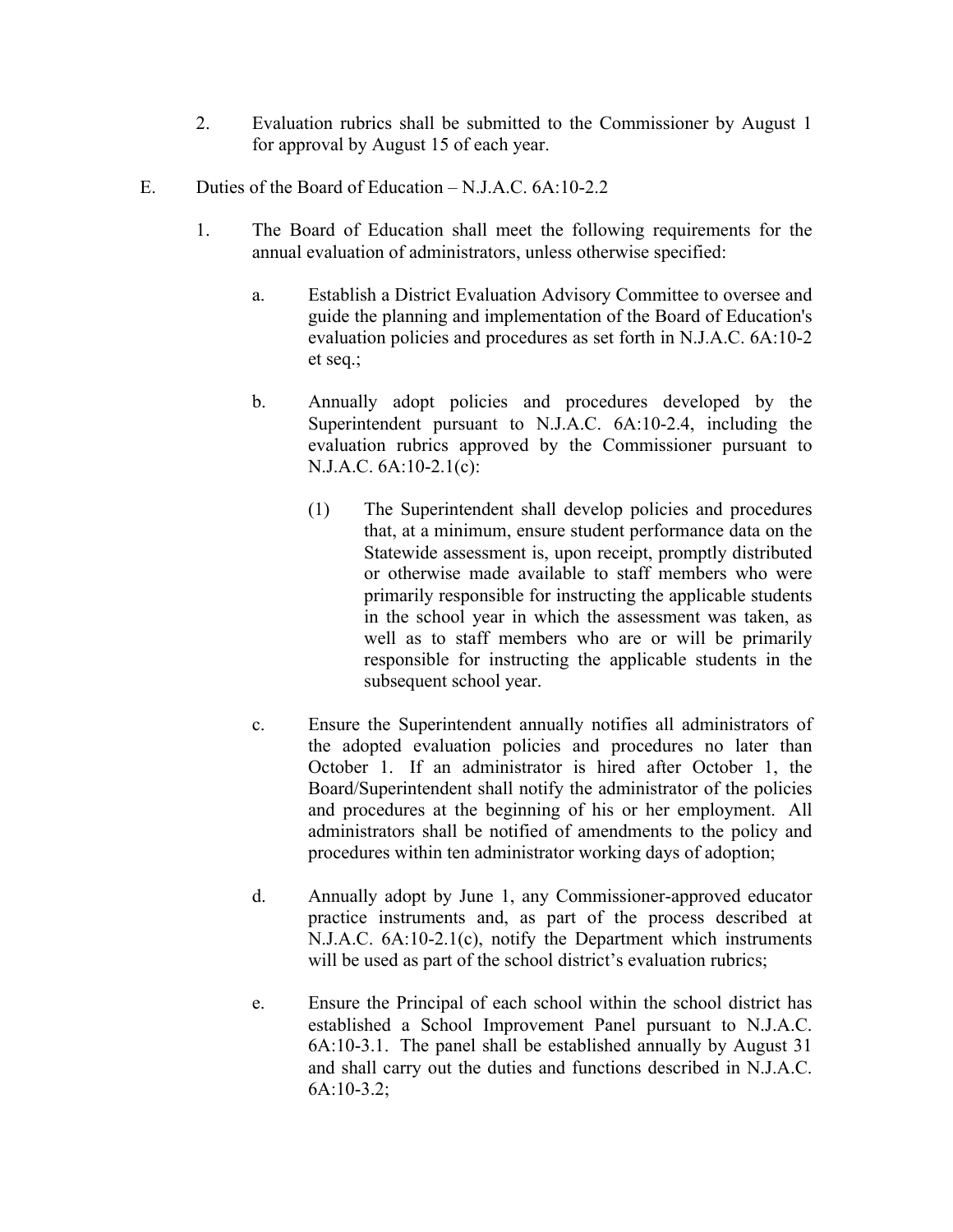- f. Ensure data elements are collected and stored in an accessible and usable format. Data elements shall include, but not be limited to, scores or evidence from observations for the purpose of evaluation and student growth objective data; and
- g. Ensure the Superintendent or designee certifies to the Department that any observer who conducts an observation of an administrator for the purpose of evaluation as described in N.J.A.C. 6A:10-4.4; N.J.A.C. 6A:10-5.4; and N.J.A.C. 6A:10-6.2 shall meet the statutory observation requirements of N.J.S.A. 18A:6-119; 18A:6- 123.b.(8); and N.J.S.A. 18A:27-3.1 and the teacher member of the School Improvement Panel requirements of N.J.A.C. 6A:10-3.2.
- 2. The Board of Education shall ensure the following training procedures are followed when implementing the evaluation rubric for all administrators and, when applicable, applying the Commissioner-approved educator practice instruments:
	- a. Annually provide training on and descriptions of each component of the evaluation rubric for all administrators who are being evaluated in the school district and provide more thorough training for any administrator who is being evaluated for the first time. Training shall include detailed descriptions of all evaluation rubric components including, when applicable, detailed descriptions of student achievement measures and all aspects of the educator practice instruments;
	- b. Annually provide updates and refresher training for supervisors who are conducting evaluations in the school district and more thorough training for any supervisor who will evaluate administrators for the first time. Training shall be provided on each component of the evaluated administrator's evaluation rubric before the evaluation of an administrator;
	- c. The Superintendent shall annually certify to the Department that all supervisors of administrators in the school district who are utilizing evaluation rubricshave completed training on and demonstrated competency in applying the evaluation rubrics.
- F. District Evaluation Advisory Committee N.J.A.C. 6A:10-2.3
	- 1. Members of the District Evaluation Advisory Committee shall include representation from the following groups: teachers from each school level represented in the school district; central office administrators overseeing the teacher evaluation process; supervisors involved in teacher evaluation, when available or appropriate; and administrators conducting evaluations, including a minimum of one administrator conducting evaluations who participates on a School Improvement Panel. Members also shall include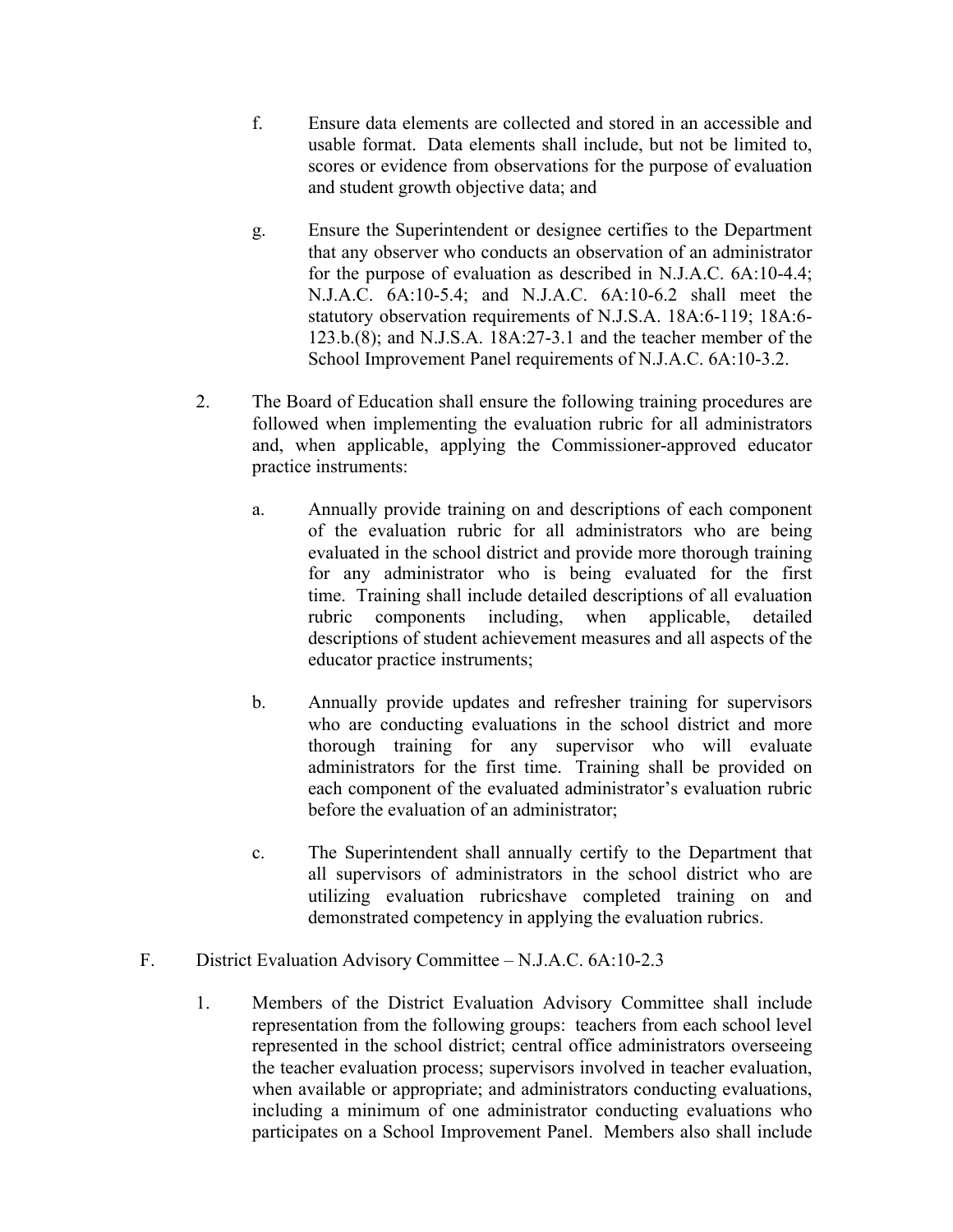the Superintendent, a special education administrator, a parent, and a member of the Board of Education.

- 2. The Superintendent may extend membership on the District Evaluation Advisory Committee to representatives of other groups and to individuals.
- 3. A District Evaluation Advisory Committee is not required and the Board of Education shall have the discretion to establish a District Evaluation Advisory Committee.
- G. Evaluation Procedures for Administrators N.J.A.C. 6A:10-2.4
	- 1. The provisions outlined in Policy and Regulation 3223 and N.J.A.C. 6A:10-2.4 shall be the minimum requirements for the evaluation of administrators.
	- 2. Evaluation policies and procedures requiring the annual evaluation of all administrators shall be developed under the direction of the Superintendent, who may consult with the District Evaluation Advisory Committee or representatives from School Improvement Panels, and shall include, but not be limited to, a description of:
		- a. Roles and responsibilities for implementation of evaluation policies and procedures;
		- b. Job descriptions, evaluation rubrics for administrators, the process for calculating the summative ratings and each component, and the evaluation regulations set forth in N.J.A.C. 6A:10 et seq.;
		- c. Methods of data collection and reporting appropriate to each job description, including, but not limited to, the process for student attribution to teachers, Principals, Vice Principals, and Assistant Principals for calculating the median and school-wide student growth percentile;
		- d. Processes for observations for the purpose of evaluation and postobservation conference(s) by a supervisor;
		- e. Process for developing and scoring student growth objectives;
		- f. The process for preparation of individual professional development plans; and
		- g. The process for preparation of an annual performance report by the Superintendent or designated supervisor and an annual summary conference between the administrator and his or her designated supervisor.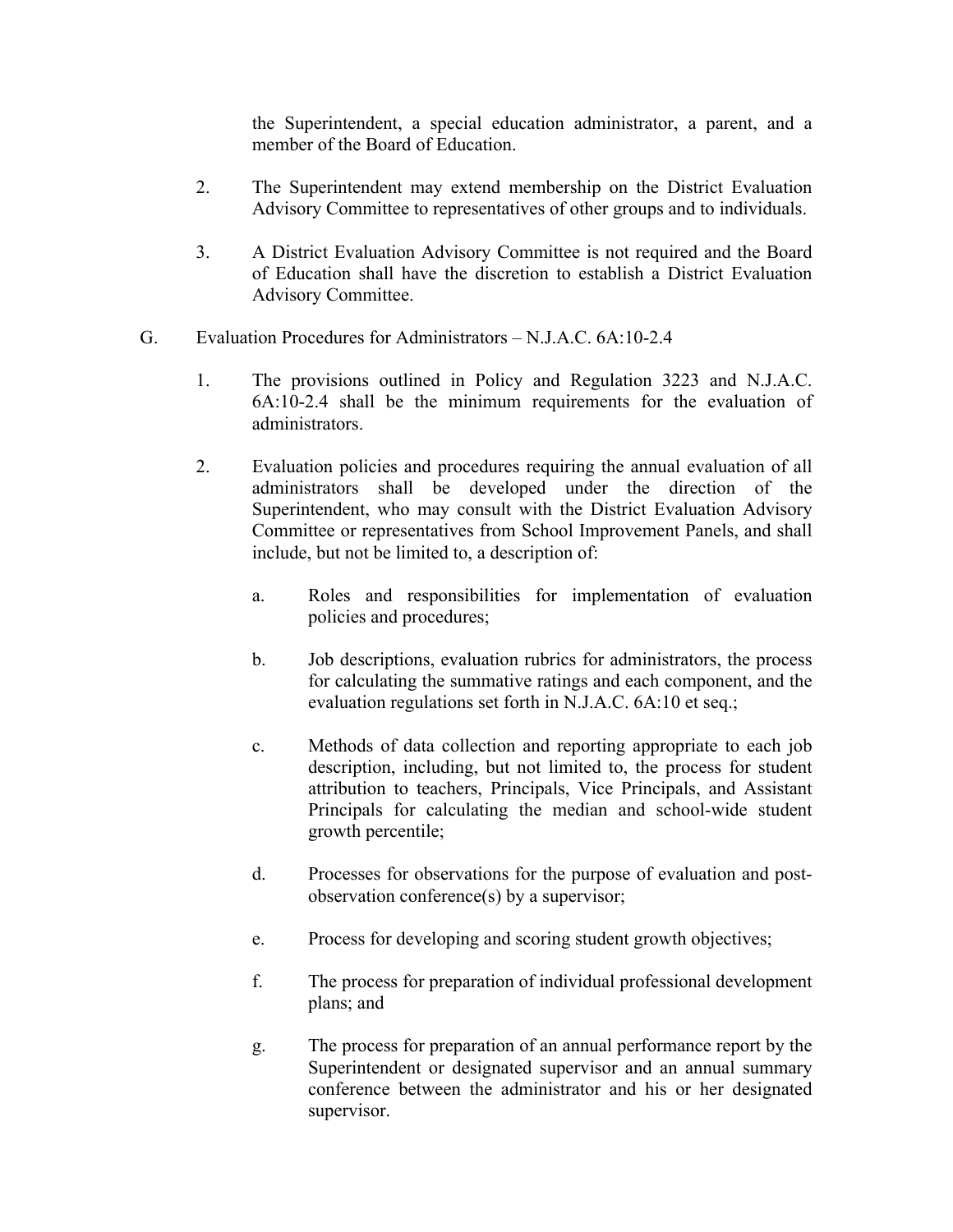- 3. The annual summary conference between designated supervisors and the administrator shall be held before the annual performance report is filed. The conference shall occur on or before June 30 of each schoolyear and shall include, but not be limited to, a review of the following:
	- a. The performance of the administrator based upon the job description and the scores or evidence compiled using the administrator's evaluation rubric, including, when applicable:
		- (1) The educator'spractice instrument; and
		- (2) Available indicators or student achievement measures such as student growth objective scores and student growth percentile scores.
	- b. The progress of the administrator toward meeting the goals of the individual professional development plan or, when applicable, the corrective action plan; and
	- c. The preliminary annual performance report.
- 4. If any scores for the administrator's evaluation rubric are not available at the time of the annual summary conference due to pending assessment results, the annual summative evaluation rating shall be calculated once all component ratings are available.
- 5. The annual performance report for the administrator shall be prepared by the designated supervisor and shall include, but not be limited to:
	- a. A summative rating based on the evaluation rubric;
	- b. Performance area(s) of strength and area(s) needing improvement based upon the job description and components of the administrator's evaluation rubric; and
	- c. The administrator's individual professional development plan or corrective action plan from the evaluation year being reviewed in the report.
- 6. The administrator and the designated supervisor shall sign the report within five administrator working days of the review.
- 7. The Board of Education shall include all performance reports and supporting data, including, but not limited to, written observation reports and additional components of the summative evaluation rating as part of his or her personnel file, or in an alternative, confidential location. If reports and data are stored in an alternative, confidential location, the personnel file shall clearly indicate the report's location and how it can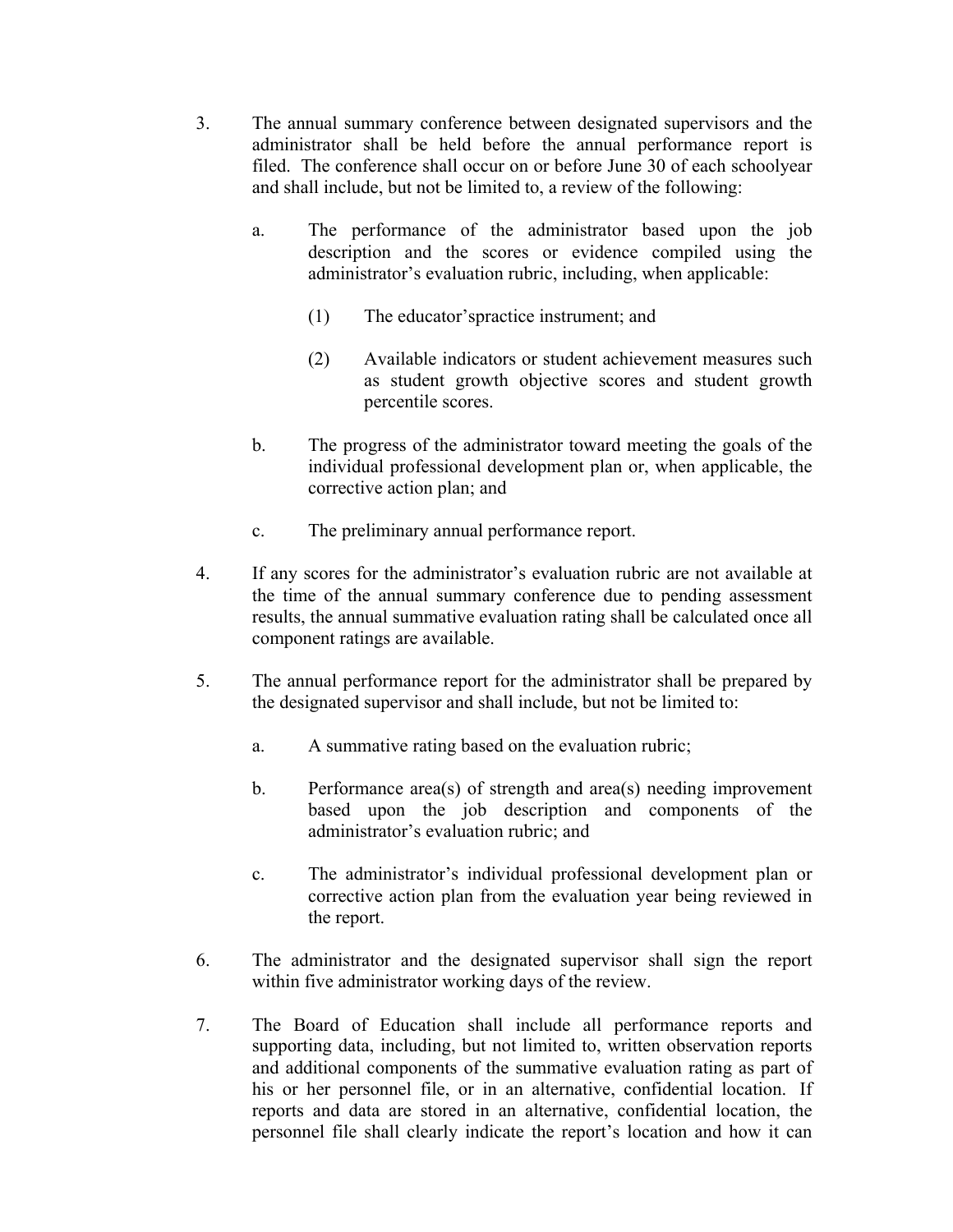easily be accessed. The records shall be confidential and shall not be subject to public inspection or copying pursuant to the Open Public Records Act, N.J.S.A. 47:1A-1 et seq.

- H. Corrective Action Plans for Administrators N.J.A.C. 6A:10-2.5
	- 1. For each administrator rated ineffective or partially effective on the annual summative evaluation, as measured by the evaluation rubrics, a corrective action plan shall be developed by administrator and the Superintendent or the designated supervisor. If the administrator does not agree with the corrective action plan's content, the designated supervisor shall make a final determination.
	- 2. The corrective action plan shall be developed and the administrator and his or herdesignated supervisor shall meet to discuss the corrective action plan by October 31of the school year following the year of evaluation except:
		- a. If the ineffective or partially effective summative evaluation rating is received after October 1of the school year following the year of evaluation, a corrective action plan shallbe developed, and the administrator and his or her designated supervisor shall meet to discuss the corrective action plan within twenty-five administrator working days following the school district's receipt of the administrator's summative rating.
	- 3. The content of the corrective action plan shall replace the content of the individual professional development plan required pursuant to N.J.A.C. 6A:9C-4.3(a) and 4.4(a) and shall:
		- a. Address areas in need of improvement identified in the administrator evaluation rubric;
		- b. Include specific, demonstrable goals for improvement;
		- c. Include responsibilities of the evaluated employee and the school district for the plan's implementation; and
		- d. Include timelines for meeting the goal(s).
	- 4. The administrator's designated supervisor and the administrator on a corrective action plan shall discuss the administrator's progress toward the goals outlined in the corrective action plan during each requiredpostobservation conference. The administrator and his or her designated supervisor may update the goals outlined in the corrective action plan to reflect any change(s) in the administrator's progress, position, or role.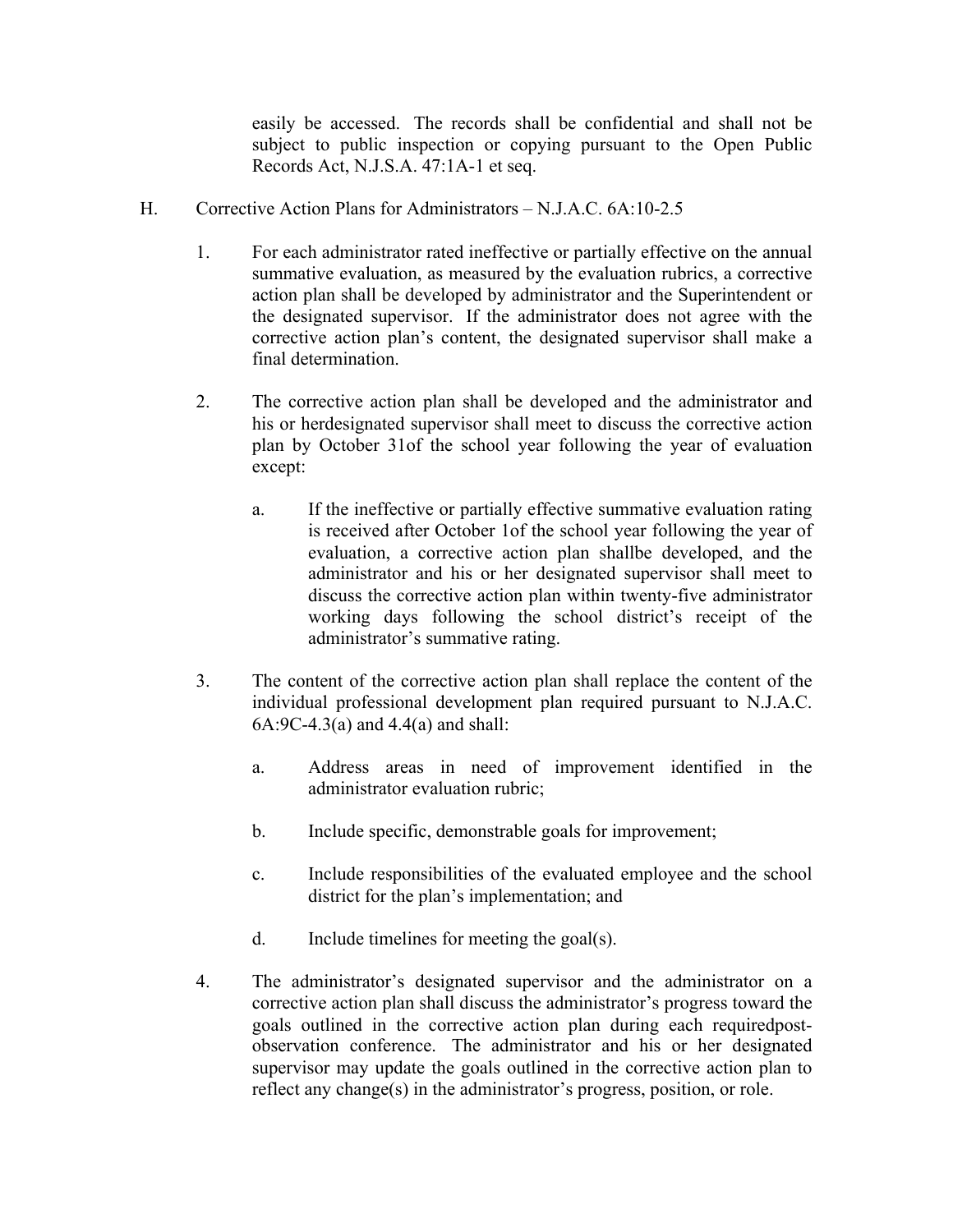- 5. Progress toward the administrator's goals outlined in the corrective action plan:
	- a. Shall be documented in the administrator's personnel file and reviewed at the annual summary conference and the mid-year evaluation. Both the administrator on a corrective action plan and his or herdesignated supervisor may collect data and evidence to demonstrate the administrator's progress toward his or her corrective action plan goals; and
	- b. May be used as evidence in the administrator's next annual summative evaluation; however, such progress shall not guarantee an effective rating on the next summative evaluation.
- 6. Responsibilities of the evaluated administrator on a corrective action plan shall not be exclusionary of other plans for improvement determined to be necessary by the administrator'sdesignated supervisor.
- 7. The corrective action plan shall remain in effect until the administrator receives his or her next summative evaluation rating.
- 8. There shall be no minimum number of administrator working days an administrator's corrective action plan can be in place.
- I. Administrator Observations and Evaluations N.J.A.C. 6A:10-6.2
	- 1. The Superintendent shall determine the duration of observations required pursuant to N.J.S.A. 18A:27-3.1 for nontenured administrators. Observations include, but are not limited to, observations of meetings, student instruction, parent conferences, and case-study analysis of a significant student issue. The observation shall:
		- a. Be at least twenty minutes in length;
		- b. Be followed within fifteen administrator working days by a conference between the supervisor who made the observation and the nontenured administrator;
		- c. Be followed by both parties to such a conference signing the written or electronic observation report and each retaining a copy of his or her records; and
		- d. Allow the nontenured administrator to submit his or her written objection(s) of the evaluation within ten administrator working days following the conference. The objection(s) shall be attached to each party's copy of the annual performance report.